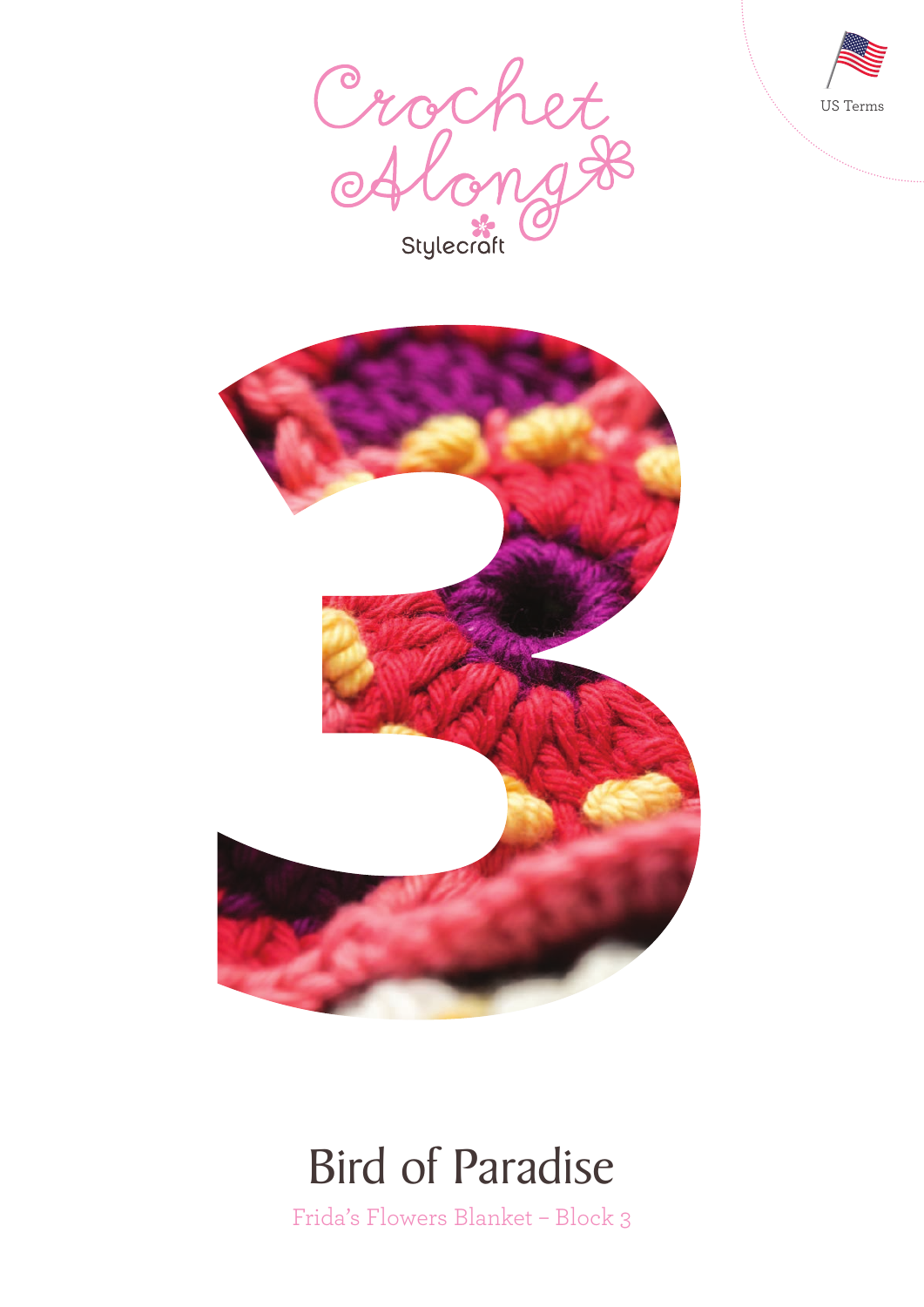### Block 3 – Bird of Paradise

When I design a project made up of lots of different motifs and pieces I tend to design from the middle out. In the case of Frida's Flower Blanket I designed Ring of Roses (which has now become Block 6) first, followed by the central motif so that I had an idea of the formation of the focal point of the blanket and could then design the pieces to slot in around them. I suppose in effect I worked in the reverse way to you, starting with the more complicated pieces first, then designing the simpler motifs.

In 1943 Frida Kahlo painted a picture called 'Self Portrait with monkeys, bird of paradise flower'. It is a painting that I really love, partly because the monkeys look like they are protecting Frida and are a little worried about her, but also because of the beautiful Strelitzia flower (bird of paradise) and leaves that Frida has painted in behind her.

This block is a little harder to make than the blocks you have already made. You need to make 4 so it is my suggestion that you work in stages, completing the 4 pieces in unison to each of your chosen stages, even if this means doing just a round at a time on each one.

The next block will be available 17 May.



### **EQUIPMENT**

Size G/6 (4mm) hook used throughout Sewing needle

### **MEASUREMENT**

Pre blocked – 7¾in (19.5cm) wide at widest point

### **ABBREVIATIONS**

**ch(s)** chain(s) **cm** centimeter(s) **dc** double crochet **dc2tog** work 2 double crochet **ss** slip stitch sts together (1 st decreased) **dc3tog** work 3 double crochet **tch** turning chain sts together (2 sts decreased) **WS** wrong side **hdc** half double crochet

**RS** right side **sc** single crochet **sp(s)** space(s) **st(s)** stitch(es)

#### **NOTES:**

#### **Fastening Off and rejoining Yarn**

You will achieve a much neater color change if you complete rounds and fasten off the yarn, rather than joining mid stitch. When fastening off a yarn at the end of a round, the slip stitch that you have made to join can look like a stitch when you are working the following round. Make sure you count correctly and do not count the slip stitch as a stitch when working subsequent rounds.

1

#### **Dealing with yarn ends**

I tend to sew yarn ends in as I go along—doing this makes the finishing process much easier as you will have less to do. Sewing yarn ends in as you go along also means that you are less likely to lose stitches or make errors with your tension.

#### **Joining your pieces**

You will join them together using single crochet and a size G/6 (4mm) hook. To save yarn, you could use slip stitch instead, but will need to use a larger hook (size 7 / 4.5mm). When joining, corner sts on the motifs need to be used more than once.

#### **Pattern Note**

MP: Make Popcorn

Make 5dc, remove hook from last loop.

Making sure that the stitch does not unravel, insert hook into top of 1st double crochet of 5dc group from the front. Place the yarn loop from the top of the 5th double crochet back onto the hook so that there are 2 "sts" on the hook. Wrap yarn round hook and draw through to form a popcorn.

**WARNING-COPYRIGHT** This publication is protected by the law of copyright. It is at your disposal free of charge. Please do not make any changes to the pattern. The reselling of Stylecraft free patterns in any form is prohibited. For information regarding sharing of Stylecraft free patterns please see http://www.stylecraft-yarns.co.uk/copyright.htm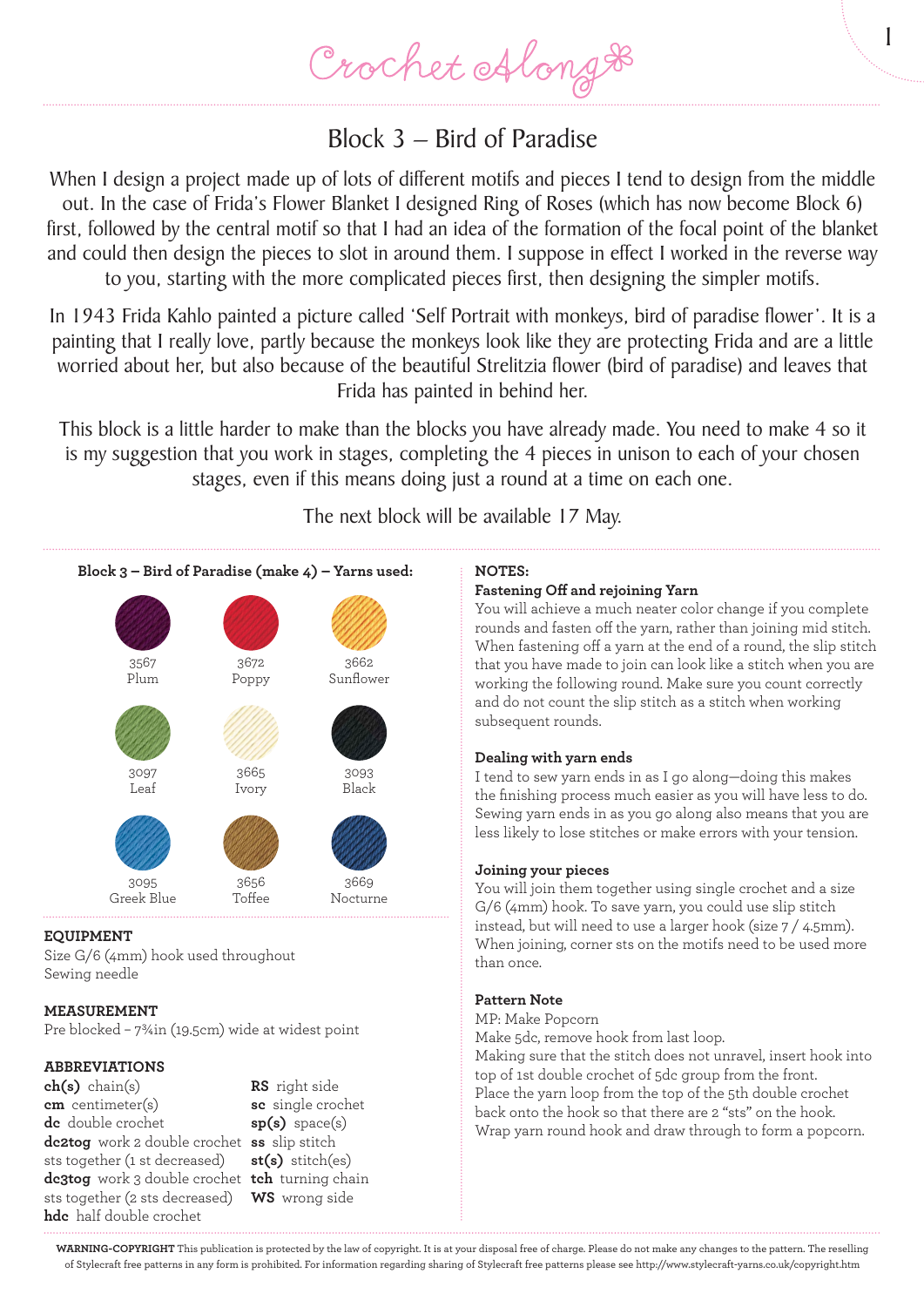Crochet Along #

**Block 3 – Bird of Paradise (make 4)**





**Although every effort has been made to ensure that instructions are correct, Stylecraft cannot accept any liabilities. In the unlikely event that there are errors in the patterns we will work as quickly as possible to issue an addenda.**

**Stylecraft cannot accept responsibility for the result of using any other yarn.**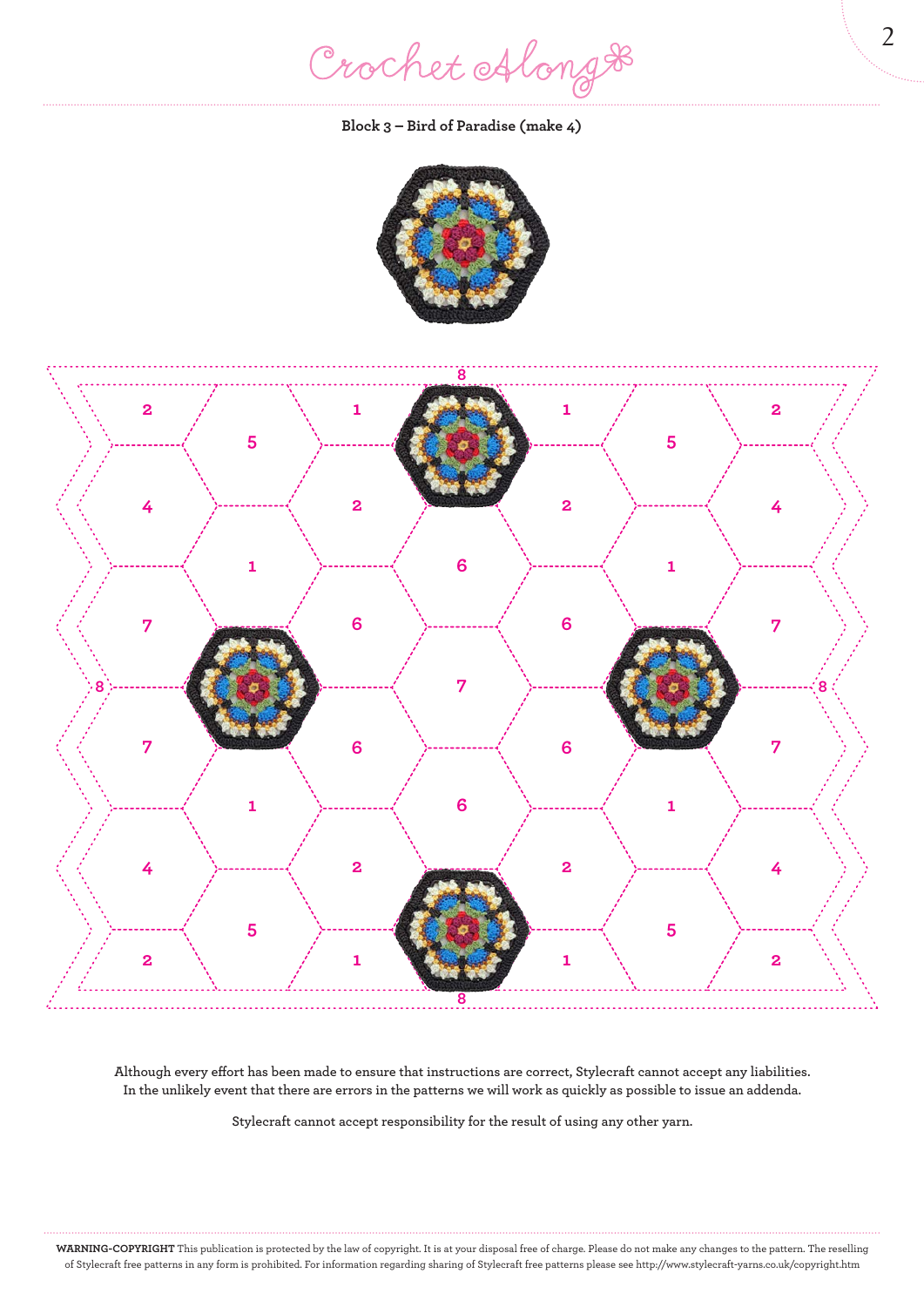# Crochet Along &

#### **METHOD**

Using Sunflower & size G/6 (**4mm**) hook ch5, join with a ss to form a ring

**Foundation Round:** Ch1 (does not count as a st), 12sc into ring, ss to join, fasten off (12sts)

**Round 1:** Using Plum, join yarn into any st by working ch1 + ch2 (counts as 1st dc of popcorn), MP into same st, ch3, skip next st, \* MP into next st, ch3, skip next st; repeat from \* to end, ss to join, fasten off (6 popcorns made)



**Round 2:** Using Poppy join yarn into any ch-3 sp by working ch1 (does not count as a st), 5sc into same ch sp, ch1, \* 5sc into next ch sp, ch1; repeat from \* to end, ss to join, fasten off (30sts & 6ch sps)



**Round 3:** Using Leaf join yarn into any ch-1 sp by working ch1 + ch2, dc2tog into same ch sp (counts as dc3tog), ch3, dc3tog into same ch sp, ch5, \* [dc3tog, ch3, dc3tog] into next ch sp, ch5; repeat from \* to end, ss to join, fasten off



**Round 4:** Using Greek Blue, join yarn into any ch-3 sp by working ch1 + ch2, (counts as 1dc), 6dc into same ch sp, ch3, \* skip ch-5 sp, 7dc into next ch-3 sp, ch3; repeat from \* to end, ss to join, fasten off (42sts & 6ch sps)



**Round 5:** Using Nocturne join yarn into 2nd ch of any ch-3 group made on previous round by working ch1, (does not count as a st), 1sc into same ch, \* ch1, skip 1ch, 1sc into each next 2sts, [ch1, 1sc into next st] 4 times, 1sc into next st, ch1, skip 1ch, 1sc into next ch; repeat from \* to end, omitting last 1sc on final pattern repeat, ss to join, fasten off



Measurement: 4¾in (12cm) across center—widest point of petal to petal

**Round 6:** Using Toffee join yarn into any sc made in ch between petals on previous round by working ch1 (does not count as a st), 1sc into same st, \* ch2, skip 1ch & 2sc, 1sc into next ch sp, [ch1, 1sc into next ch sp] 3 times, ch2, skip 2sc & 1ch, 1sc into next sc; repeat from \* to end, omitting last sc on final pattern repeat, ss to join, fasten off

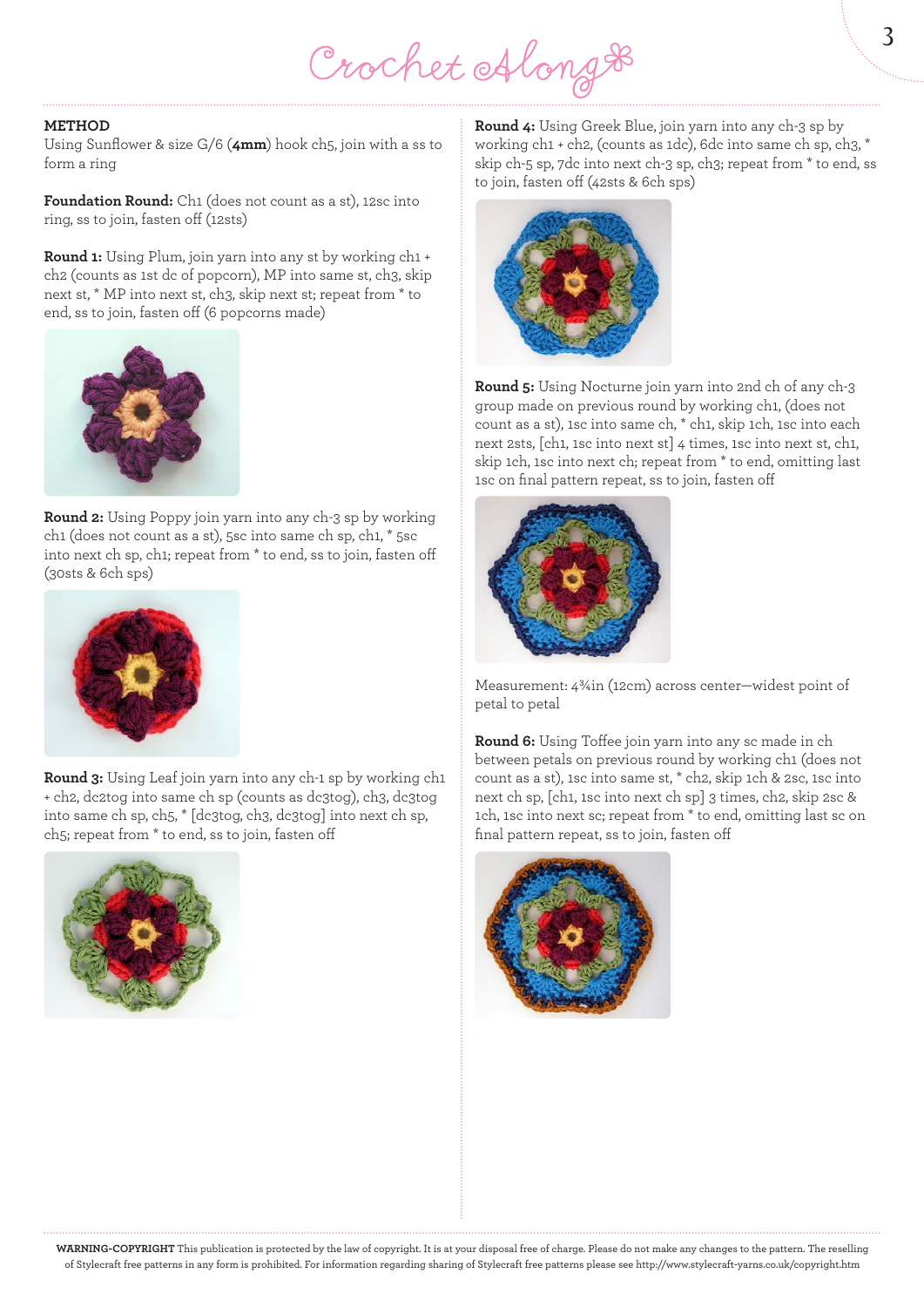# Crochet Along #

**Round 7:** Using Black and working at the reverse side of the flower (but with RS facing) join yarn through back of central sc of group made on flower on Round 5 (Nocturne) by working ch1 (counts as 1sc), \* ch5, working to the front of the 3 previous rounds dc3tog into ch-5 sp made on Round 3 (Leaf), ch5, 1sc into back of central sc of next group made on Round 5 (Nocturne); repeat from \* to end, omitting last 1sc on final pattern repeat, ss to join, fasten off









**Round 11:** Ch<sub>3</sub> (counts as 1dc), 1dc into next st,  $*$  3dc into next st, 1dc into each next 17sts; repeat from \* to end, omitting 2dc on final pattern repeat, ss to join, fasten off (120sts)



Sew in yarn ends Place stitch marker into corner sts (central st of 3dc) if required

Pre Blocked Measurement: 7¾in (19.5cm) at widest point



#### **Joining your pieces**

You can join one side of this motif as you make it, if you want to do this, do not fasten off at the end of the last round

Using size G/6 (**4mm**) hook & using the layout diagram as your reference, ch1, holding the correct block in front, with RS facing inwards, 1sc into central sc of 3sc group made at corner of block & the corresponding st on the other block so that your hook is through 2 sts, 1sc into the sts, work 1sc into all corresponding pairs of sts on both pieces all the way along to the central scs at next corners, working the final sc into the central sts, at corner, fasten off

Repeat for all 4 motifs



**Round 8:** Using Sunflower, join yarn into ch sp made on round 6 (Toffee) to the left of any dc3tog made on previous round by working ch1 (does not counts as a st), 2sc into same ch sp, \* [ch1, 2sc into next ch sp] 4 times, ch2, skip dc3tog, 2sc into next ch sp; repeat from \* 4 times, [ch1, 2sc into next ch sp] 4 times, ch2, ss to join, fasten off





**Round 9:** Using Ivory join yarn into first ch-1 sp of 4 x ch-1 sps (between 2 sets of 2sc) made on previous round by working ch1 + ch2, dc2tog into same ch sp (counts as dc3tog), \* [ch3, dc3tog into next ch sp] 3 times, ch3, skip 2sc & 2ch & 2sc, dc3tog into next ch sp; repeat from \* to end, omitting dc3tog on final pattern repeat, ss to join, fasten off



**WARNING-COPYRIGHT** This publication is protected by the law of copyright. It is at your disposal free of charge. Please do not make any changes to the pattern. The reselling of Stylecraft free patterns in any form is prohibited. For information regarding sharing of Stylecraft free patterns please see http://www.stylecraft-yarns.co.uk/copyright.htm